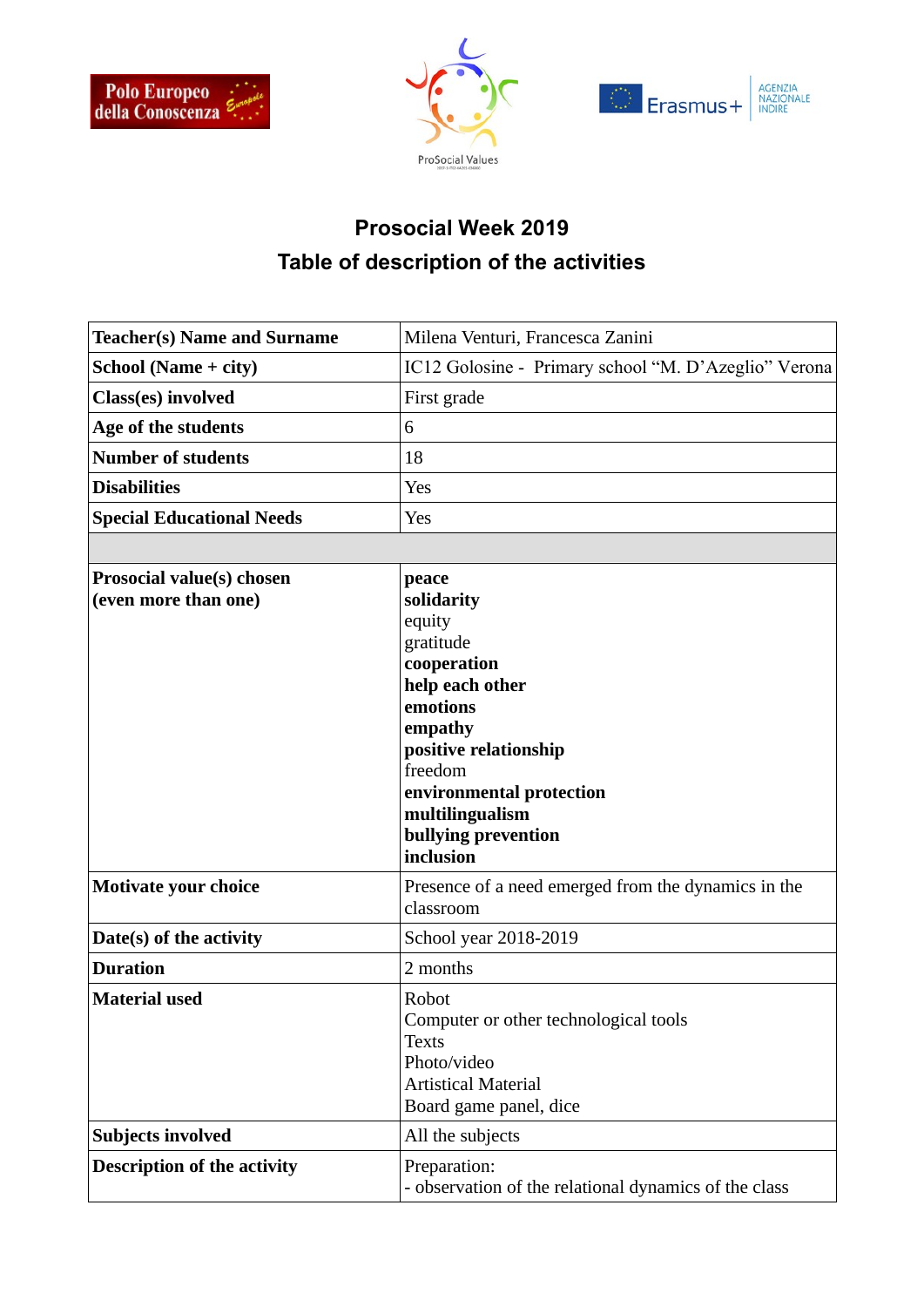



|                           | - look for books and readings on emotions<br>- preparation of the material                                                                                                                                                                                                                                                                   |
|---------------------------|----------------------------------------------------------------------------------------------------------------------------------------------------------------------------------------------------------------------------------------------------------------------------------------------------------------------------------------------|
|                           | Implementation: guided discussion over personal<br>experiences, readings on emotion and feelings, creative<br>stories in group, writing of a common story in each<br>group, cooperation in a common activity,<br>acknowledgment of positive and prosocial values for a<br>poster, list of positive and negative rules of the<br>cohabitation |
|                           | Conclusion: preparation of folders for the creation of a<br>poster path for DOC (Clementoni Robot), building of 3D<br>obstacles with rulers.<br>Creation od two paths to be used separately or to be<br>integrated together. (Story Telling + Positive Values)                                                                               |
| <b>Material produced</b>  | Photo, game cards                                                                                                                                                                                                                                                                                                                            |
| <b>Students' feedback</b> | Unformal methods of collecting impressions: photos,<br>drawings, personal tables/schemes, etc) active play in<br>small groups.                                                                                                                                                                                                               |

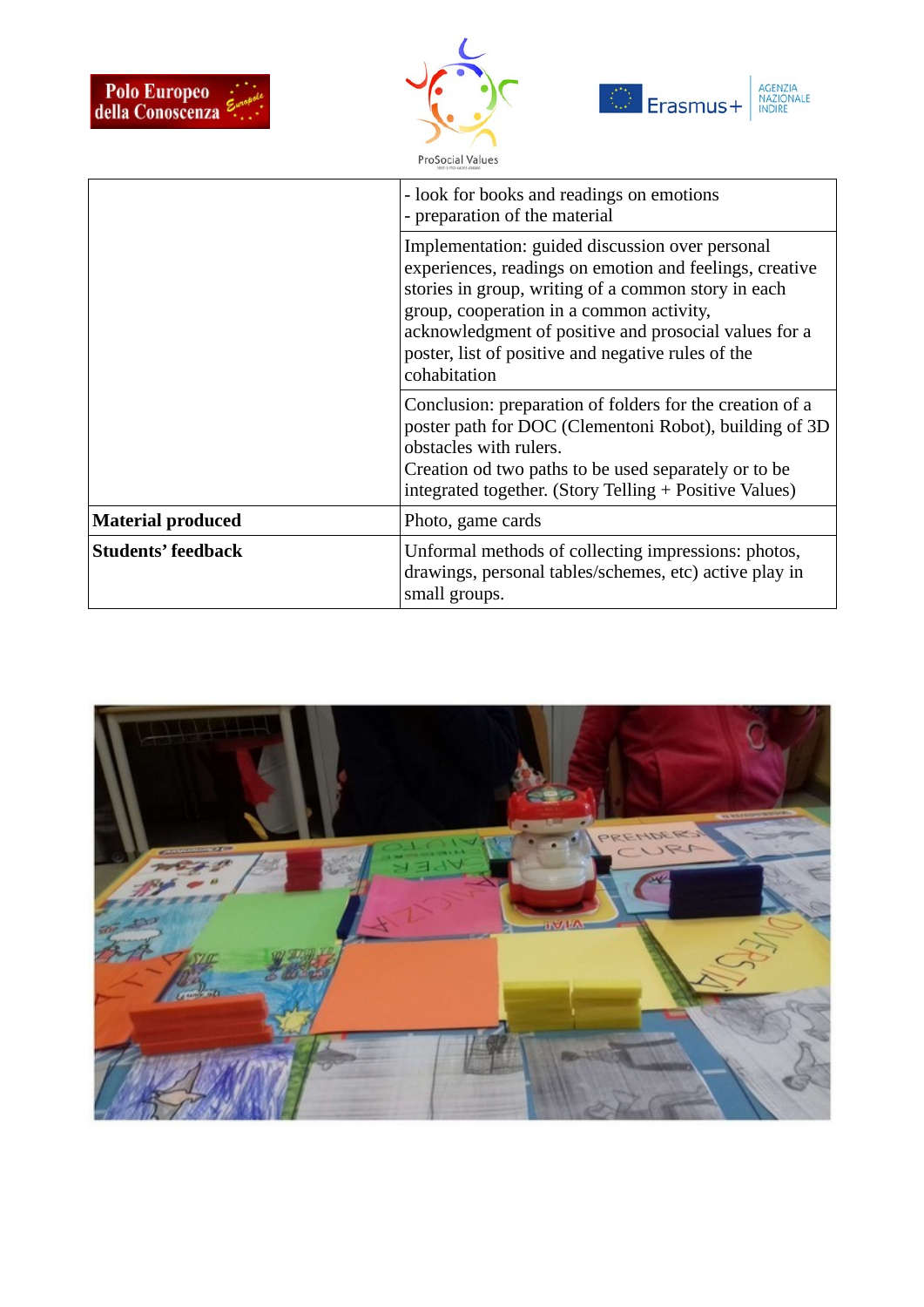